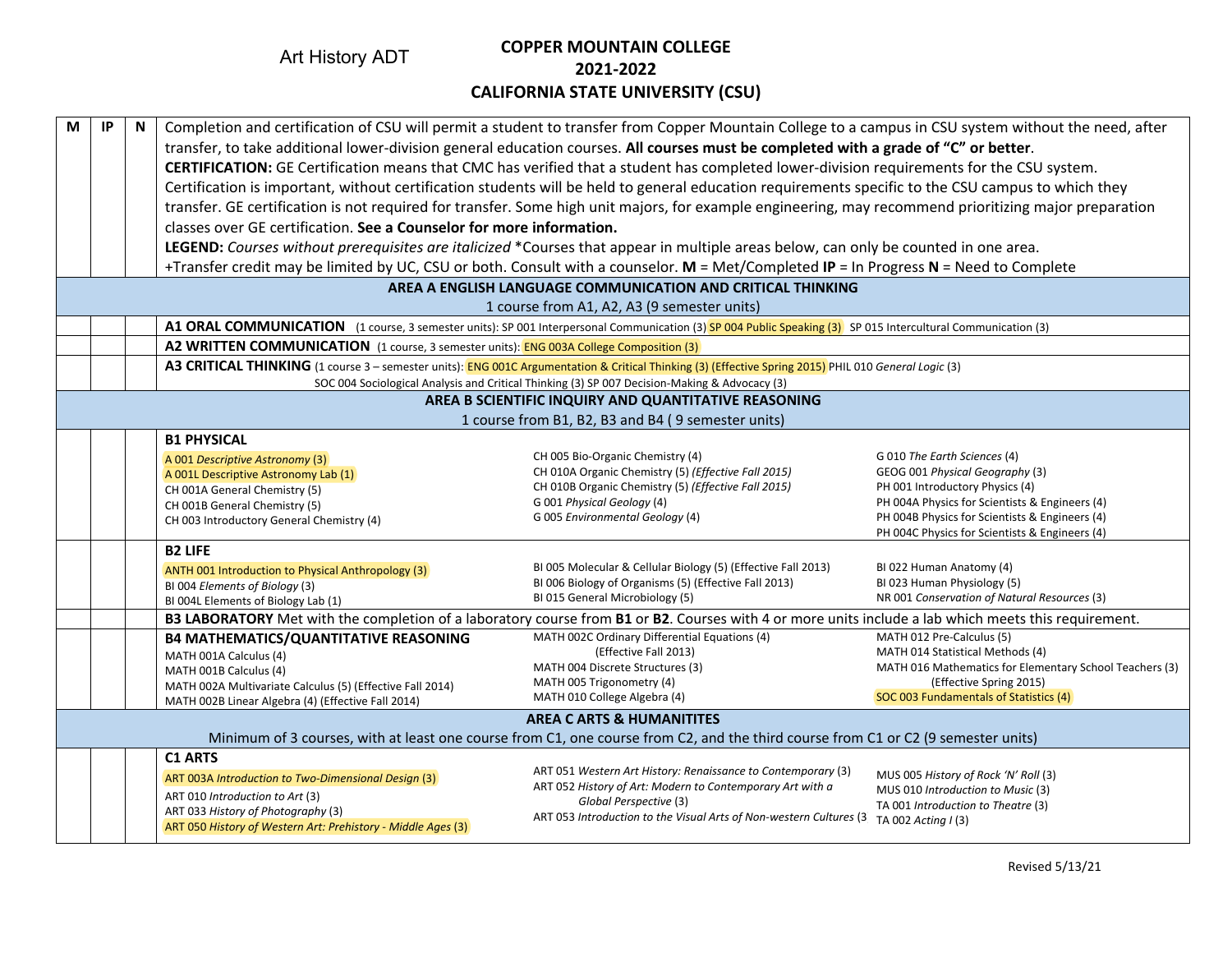|                                                                                                                                   | <b>AREA C ARTS &amp; HUMANITITES</b>                                                                                                                        |   |                                                                                                                                                                                                                                                                                                                                                                                                                                                                                                                                                                                                                                                                                                                     |                                                                                                                                                                                                                                                                                                                                                                                                                                                                                                                                                                                                                                                                                                                                                                                 |                                                                                                                                                                                                                                                                                                                                                                                                                                                                                                                                                                                                                                                                                                                                                               |  |  |  |  |  |  |  |
|-----------------------------------------------------------------------------------------------------------------------------------|-------------------------------------------------------------------------------------------------------------------------------------------------------------|---|---------------------------------------------------------------------------------------------------------------------------------------------------------------------------------------------------------------------------------------------------------------------------------------------------------------------------------------------------------------------------------------------------------------------------------------------------------------------------------------------------------------------------------------------------------------------------------------------------------------------------------------------------------------------------------------------------------------------|---------------------------------------------------------------------------------------------------------------------------------------------------------------------------------------------------------------------------------------------------------------------------------------------------------------------------------------------------------------------------------------------------------------------------------------------------------------------------------------------------------------------------------------------------------------------------------------------------------------------------------------------------------------------------------------------------------------------------------------------------------------------------------|---------------------------------------------------------------------------------------------------------------------------------------------------------------------------------------------------------------------------------------------------------------------------------------------------------------------------------------------------------------------------------------------------------------------------------------------------------------------------------------------------------------------------------------------------------------------------------------------------------------------------------------------------------------------------------------------------------------------------------------------------------------|--|--|--|--|--|--|--|
| Minimum of 3 courses, with at least one course from C1, one course from C2, and the third course from C1 or C2 (9 semester units) |                                                                                                                                                             |   |                                                                                                                                                                                                                                                                                                                                                                                                                                                                                                                                                                                                                                                                                                                     |                                                                                                                                                                                                                                                                                                                                                                                                                                                                                                                                                                                                                                                                                                                                                                                 |                                                                                                                                                                                                                                                                                                                                                                                                                                                                                                                                                                                                                                                                                                                                                               |  |  |  |  |  |  |  |
| M                                                                                                                                 | IP                                                                                                                                                          | N | <b>C2 HUMANITIES</b><br>ASL 001 Elementary American Sign Language I (5)<br>ASL 002 Elementary American Sign Language II (5)<br>ASL 003 Intermediate American Sign Language I (4)<br>ASL 004 Intermediate American Sign Language II (4)<br>ENG 001B Composition & Literature (3)<br>ENG 010A American Literature I (3)<br>ENG 010B American Literature II (3)<br>ENG 011A Survey of English Literature: Old English to 18 <sup>th</sup> Century (3)<br>ENG 011B Survey of English Literature: Romantic-Postmodernism (3)                                                                                                                                                                                             | ENG 012A World Literature I: Beg-1650 (3)<br>ENG 012B World Literature II: The Modern World (1650-Present) (3)<br>HIST 003* History of World Civilizations I (3)<br>HIST 004* History of World Civilizations II (3)<br>HIST 017* U.S. History through Reconstruction (3)<br>HIST 018*U.S. History from Reconstruction to Present (3)<br>PHIL 006 Introduction to Philosophy (3)<br>PHIL 008 Philosophy from Ancient Times to the Renaissance (3)<br>PHIL 012* Religions of the World (3)                                                                                                                                                                                                                                                                                        | PHIL 013 Perspectives on Death & Dying (3)<br>PHIL 014 Introduction to Ethics (3)<br>SP 002 Oral Interpretation of Literature (3)<br>(Effective Fall 2020)<br>SPAN 001 Elementary Spanish (5)<br>SPAN 002* Elementary Spanish (5)<br>SPAN 003* Intermediate Spanish (4)<br>SPAN 004* Intermediate Spanish (4)<br>TA 001 Introduction to Theatre (3)                                                                                                                                                                                                                                                                                                                                                                                                           |  |  |  |  |  |  |  |
|                                                                                                                                   | ONE ADDITIONAL COURSE FROM C1 OR C2                                                                                                                         |   |                                                                                                                                                                                                                                                                                                                                                                                                                                                                                                                                                                                                                                                                                                                     |                                                                                                                                                                                                                                                                                                                                                                                                                                                                                                                                                                                                                                                                                                                                                                                 |                                                                                                                                                                                                                                                                                                                                                                                                                                                                                                                                                                                                                                                                                                                                                               |  |  |  |  |  |  |  |
|                                                                                                                                   |                                                                                                                                                             |   |                                                                                                                                                                                                                                                                                                                                                                                                                                                                                                                                                                                                                                                                                                                     | AREA D SOCIAL & BEHAVIORAL SCIENCES<br>Minimum of 2 courses (6 semester units)                                                                                                                                                                                                                                                                                                                                                                                                                                                                                                                                                                                                                                                                                                  |                                                                                                                                                                                                                                                                                                                                                                                                                                                                                                                                                                                                                                                                                                                                                               |  |  |  |  |  |  |  |
|                                                                                                                                   |                                                                                                                                                             |   | D0 - Sociology & Criminology<br>CJ 002 Criminal Law (3) (Effective Spring 2011)<br>CJ 010 Juvenile Delinquency (3) (Effective Spring 2011)<br>CJ 032 Introduction to Criminology (3) (Effective Spring 2011)<br>^EGSJ 014 Introduction to Race and Ethnicity (3)<br>SOC 001 Introduction to Sociology (3)<br>SOC 002 Social Problems (3)<br>^SOC 014 Introduction to Race and Ethnicity (3)<br>D1 - Anthropology & Archeology<br>ANTH 002 Cultural Anthropology (3)<br>ANTH 003 Archaeology: An Introduction to Prehistory (3)<br>D2 - Economics<br>ECON 001 Principles of Macroeconomics (3)<br>ECON 002 Principles of Microeconomics (3)<br>D3 - Ethnic Studies<br>SOC 014 Introduction to Race and Ethnicity (3) | D4 - Gender Studies<br>*PSY 010 Introduction to Marriage & Family (3)<br>*SOC 010 Introduction to Marriage & Family (3)<br>D5 - Geography<br>GEOG 002 Cultural Geography (3)<br>GEOG 007 World Regional Geography (3) (Effective Fall 2015)<br>D6 - History<br>^EGSJ 020 Native American Studies (3)<br>HIST 003 History of World Civilizations I (3)<br>HIST 004 History of World Civilizations II (3)<br>HIST 017 U.S. History Through Reconstruction (3)<br>HIST 018 U.S. History from Reconstruction to Present (3)<br>HIST 019 California History (3)<br>^HIST 020 Native American Studies (3)<br>D7 - Interdisciplinary Social or Behavioral Science<br>CD 010 Child Development (4) (Effective Fall 2010)<br>CD 012 Child, Family, & Community (3) (Effective Fall 2012) | PSY 005 Behavioral & Social Science Research Methods (4)<br>SP 015 Intercultural Communication (3)<br>D8 - Political Science, Government and Legal Institutions<br>CJ 001 Introduction to Criminal Justice (3)<br>PS 001 Introduction to Government (3)<br>PS 002 Introduction to Comparative Governments (3)<br>PS 004 Introduction to International Relations (3)<br>D9 - Psychology<br>PSY 001 General Psychology (3)<br>PSY 003 Developmental Psychology (3)<br>PSY 005 Behavioral & Social Science Research Methods (4)<br>PSY 012 Human Sexuality (3) (Effective Fall 2013)<br>PSY 033 Personal & Social Adjustment (3)<br>^EGSJ 014 and SOC 014; EGSJ 020 and HIST 020 are<br>comparable courses. Therefore, credit is awarded<br>for only one course. |  |  |  |  |  |  |  |
|                                                                                                                                   |                                                                                                                                                             |   |                                                                                                                                                                                                                                                                                                                                                                                                                                                                                                                                                                                                                                                                                                                     | AREA E LIFELONG LEARNING AND SELF-DEVELOPMENT                                                                                                                                                                                                                                                                                                                                                                                                                                                                                                                                                                                                                                                                                                                                   |                                                                                                                                                                                                                                                                                                                                                                                                                                                                                                                                                                                                                                                                                                                                                               |  |  |  |  |  |  |  |
|                                                                                                                                   |                                                                                                                                                             |   |                                                                                                                                                                                                                                                                                                                                                                                                                                                                                                                                                                                                                                                                                                                     | Minimum of 3 semester units.                                                                                                                                                                                                                                                                                                                                                                                                                                                                                                                                                                                                                                                                                                                                                    |                                                                                                                                                                                                                                                                                                                                                                                                                                                                                                                                                                                                                                                                                                                                                               |  |  |  |  |  |  |  |
|                                                                                                                                   |                                                                                                                                                             |   | CD 010 Child Development (4) (Effective Fall 2010)<br>CD 044 Child Health, Safety, & Nutrition (3) (Effective Fall 2012)<br>HS 001 Personal and Community Health (3)<br>HS 013 General Nutrition (3)                                                                                                                                                                                                                                                                                                                                                                                                                                                                                                                | KIN 001 Introduction to Kinesiology (3) (Effective Spring 2020)<br>PHIL 013 Perspectives on Death & Dying (3)<br>PSY 003 Developmental Psychology (3)<br>^PSY 010 Introduction to Marriage & Family (3)<br>PSY 012 Human Sexuality (3)                                                                                                                                                                                                                                                                                                                                                                                                                                                                                                                                          | PSY 033 Personal and Social Adjustment (3)<br>^SOC 010 Introduction to Marriage & Family (3)<br>STDV 065 College and Personal Success (3)<br>(Effective Fall 2013)<br>^PSY 010 and SOC 010 are comparable courses. Therefore,<br>credit is awarded for only one course.                                                                                                                                                                                                                                                                                                                                                                                                                                                                                       |  |  |  |  |  |  |  |
|                                                                                                                                   |                                                                                                                                                             |   |                                                                                                                                                                                                                                                                                                                                                                                                                                                                                                                                                                                                                                                                                                                     | <b>AREA F ETHNIC STUDIES</b>                                                                                                                                                                                                                                                                                                                                                                                                                                                                                                                                                                                                                                                                                                                                                    |                                                                                                                                                                                                                                                                                                                                                                                                                                                                                                                                                                                                                                                                                                                                                               |  |  |  |  |  |  |  |
|                                                                                                                                   |                                                                                                                                                             |   |                                                                                                                                                                                                                                                                                                                                                                                                                                                                                                                                                                                                                                                                                                                     | Minimum of 3 semester units.                                                                                                                                                                                                                                                                                                                                                                                                                                                                                                                                                                                                                                                                                                                                                    |                                                                                                                                                                                                                                                                                                                                                                                                                                                                                                                                                                                                                                                                                                                                                               |  |  |  |  |  |  |  |
|                                                                                                                                   | ^EGSJ 020 and HIST 020 are comparable courses.<br><b>AEGSJ 020 Native American Studies (3)</b><br>Therefore, credit is awarded for only one course.         |   |                                                                                                                                                                                                                                                                                                                                                                                                                                                                                                                                                                                                                                                                                                                     |                                                                                                                                                                                                                                                                                                                                                                                                                                                                                                                                                                                                                                                                                                                                                                                 |                                                                                                                                                                                                                                                                                                                                                                                                                                                                                                                                                                                                                                                                                                                                                               |  |  |  |  |  |  |  |
|                                                                                                                                   | CSU GRADUATION REQUIREMENTS - U.S. History & American Institutions<br>1 course from GROUP 1 and 1 course from GROUP 2<br>GROUP 1: PS 1 GROUP 2: HIST 17, 18 |   |                                                                                                                                                                                                                                                                                                                                                                                                                                                                                                                                                                                                                                                                                                                     |                                                                                                                                                                                                                                                                                                                                                                                                                                                                                                                                                                                                                                                                                                                                                                                 |                                                                                                                                                                                                                                                                                                                                                                                                                                                                                                                                                                                                                                                                                                                                                               |  |  |  |  |  |  |  |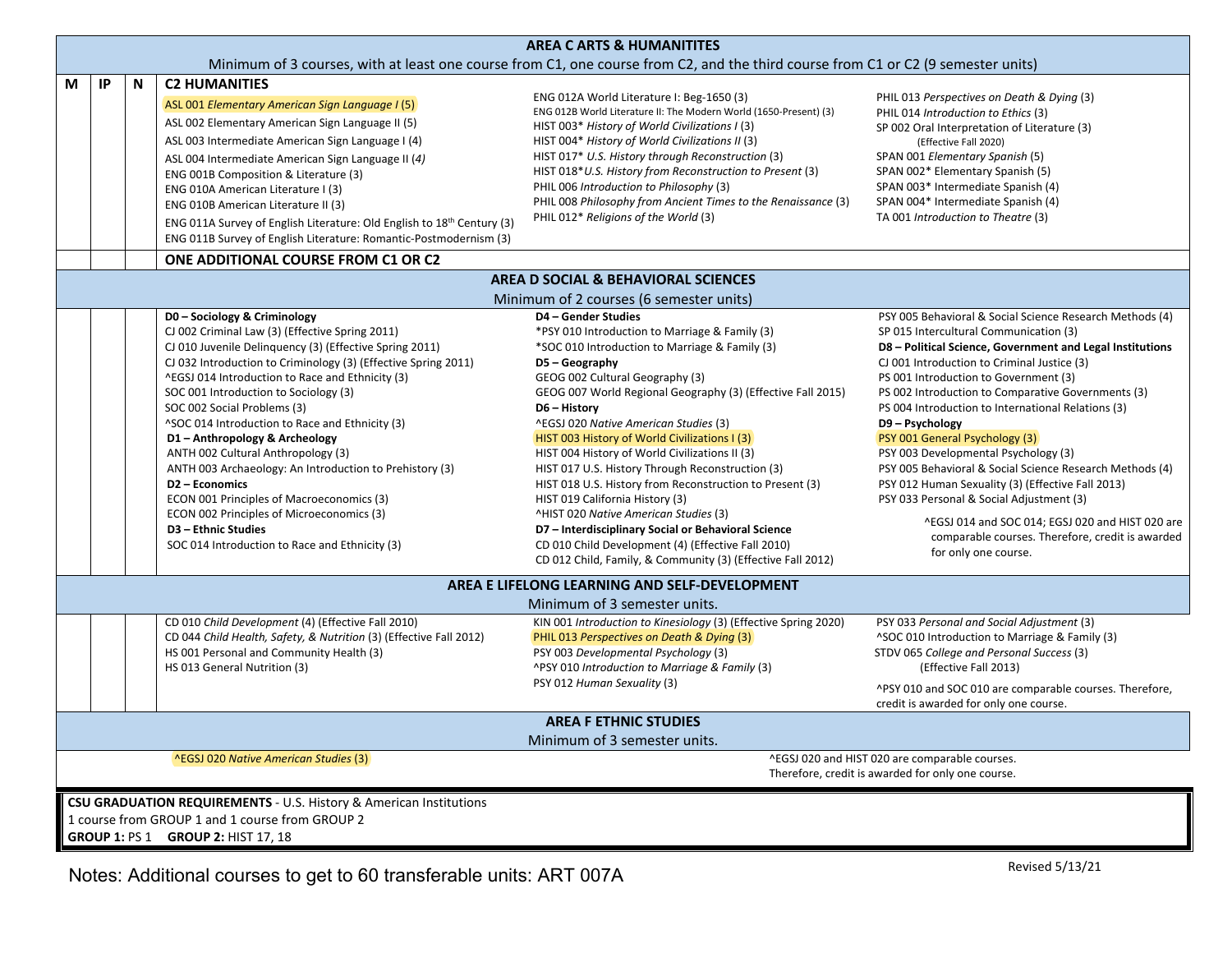## **Art History ADT**

| Fall<br>Year:<br>mester:                |              | Semester: |                                        | Spring             | Year:              |       |  |  |
|-----------------------------------------|--------------|-----------|----------------------------------------|--------------------|--------------------|-------|--|--|
| <b>COURSE</b>                           | <b>UNITS</b> |           | <b>COURSE</b>                          |                    |                    |       |  |  |
| <b>ART 1A Drawing &amp; Composition</b> | 3.00         |           | ART 3A 2-Demensional Design            |                    |                    | 3.00  |  |  |
| PSY 1 General Psychology                | 3.00         |           | ART 50 History of Western Art          |                    |                    | 3.00  |  |  |
| SP 4 Public Speaking                    | 3.00         |           | <b>ENG 1C Argumentation</b>            |                    |                    | 3.00  |  |  |
| <b>ENG 3A College Composition</b>       | 3.00         |           | <b>EGSJ 20 Native American Studies</b> |                    |                    | 3.00  |  |  |
| HIST 3 History of World Civ. I          | 3.00         |           |                                        | A 1 Astronomy      |                    | 3.00  |  |  |
|                                         |              |           |                                        | A 1L Astronomy Lab |                    | 1.00  |  |  |
|                                         |              |           |                                        |                    |                    |       |  |  |
| <b>TOTAL UNITS</b>                      | 15.00        |           |                                        |                    | <b>TOTAL UNITS</b> | 16.00 |  |  |

| Fall<br>Year:<br>Semester:        |              | Semester:                              | Spring                        | Year:              |
|-----------------------------------|--------------|----------------------------------------|-------------------------------|--------------------|
| <b>COURSE</b>                     | <b>UNITS</b> |                                        | <b>COURSE</b>                 |                    |
| ART 1A Drawing & Composition      | 3.00         | ART 3A 2-Demensional Design            |                               |                    |
| PSY 1 General Psychology          | 3.00         |                                        | ART 50 History of Western Art |                    |
| SP 4 Public Speaking              | 3.00         | <b>ENG 1C Argumentation</b>            |                               |                    |
| <b>ENG 3A College Composition</b> | 3.00         | <b>EGSJ 20 Native American Studies</b> |                               |                    |
| HIST 3 History of World Civ. I    | 3.00         |                                        | A 1 Astronomy                 |                    |
|                                   |              |                                        | A 1L Astronomy Lab            |                    |
|                                   |              |                                        |                               |                    |
| <b>TOTAL UNITS</b>                | 15.00        |                                        |                               | <b>TOTAL UNITS</b> |

| nester:                       | Year:              |              | Semester:                         | Year:              |              |
|-------------------------------|--------------------|--------------|-----------------------------------|--------------------|--------------|
| <b>COURSE</b>                 |                    | <b>UNITS</b> | <b>COURSE</b>                     |                    | <b>UNITS</b> |
| ART 4 3-Demen. Design         |                    | 3.00         | ART 53 Intro to the Visual Arts   |                    | 3.00         |
| SOC 3 Fundamentals of Stats   |                    | 4.00         | ASL 1, Elem. Am. Sign Lang.       |                    | 5.00         |
| ART 51 Western Art History    |                    | 3.00         | <b>ART 23A Beginning Painting</b> |                    | 3.00         |
| ANTH 1 Intro to Phys. Anthro. |                    | 3.00         | <b>ART 7a Beginning Ceramics</b>  |                    | 3.00         |
| PHIL 13 Death & Dying         |                    | 3.00         |                                   |                    |              |
|                               |                    |              |                                   |                    |              |
|                               |                    |              |                                   |                    |              |
|                               | <b>TOTAL UNITS</b> | 16.00        |                                   | <b>TOTAL UNITS</b> | 14.00        |

| Semester:                     | Year:                 |                                           |               | Semester:                        | Year:              |
|-------------------------------|-----------------------|-------------------------------------------|---------------|----------------------------------|--------------------|
| <b>COURSE</b>                 |                       | <b>UNITS</b>                              | <b>COURSE</b> |                                  |                    |
|                               | ART 4 3-Demen. Design |                                           |               | ART 53 Intro to the Visual Arts  |                    |
| SOC 3 Fundamentals of Stats   |                       | 4.00                                      |               | ASL 1, Elem. Am. Sign Lang.      |                    |
| ART 51 Western Art History    |                       | 3.00<br><b>ART 23A Beginning Painting</b> |               |                                  |                    |
| ANTH 1 Intro to Phys. Anthro. |                       | 3.00                                      |               | <b>ART 7a Beginning Ceramics</b> |                    |
| PHIL 13 Death & Dying         |                       | 3.00                                      |               |                                  |                    |
|                               |                       |                                           |               |                                  |                    |
|                               |                       |                                           |               |                                  |                    |
|                               | <b>TOTAL UNITS</b>    | 16.00                                     |               |                                  | <b>TOTAL UNITS</b> |